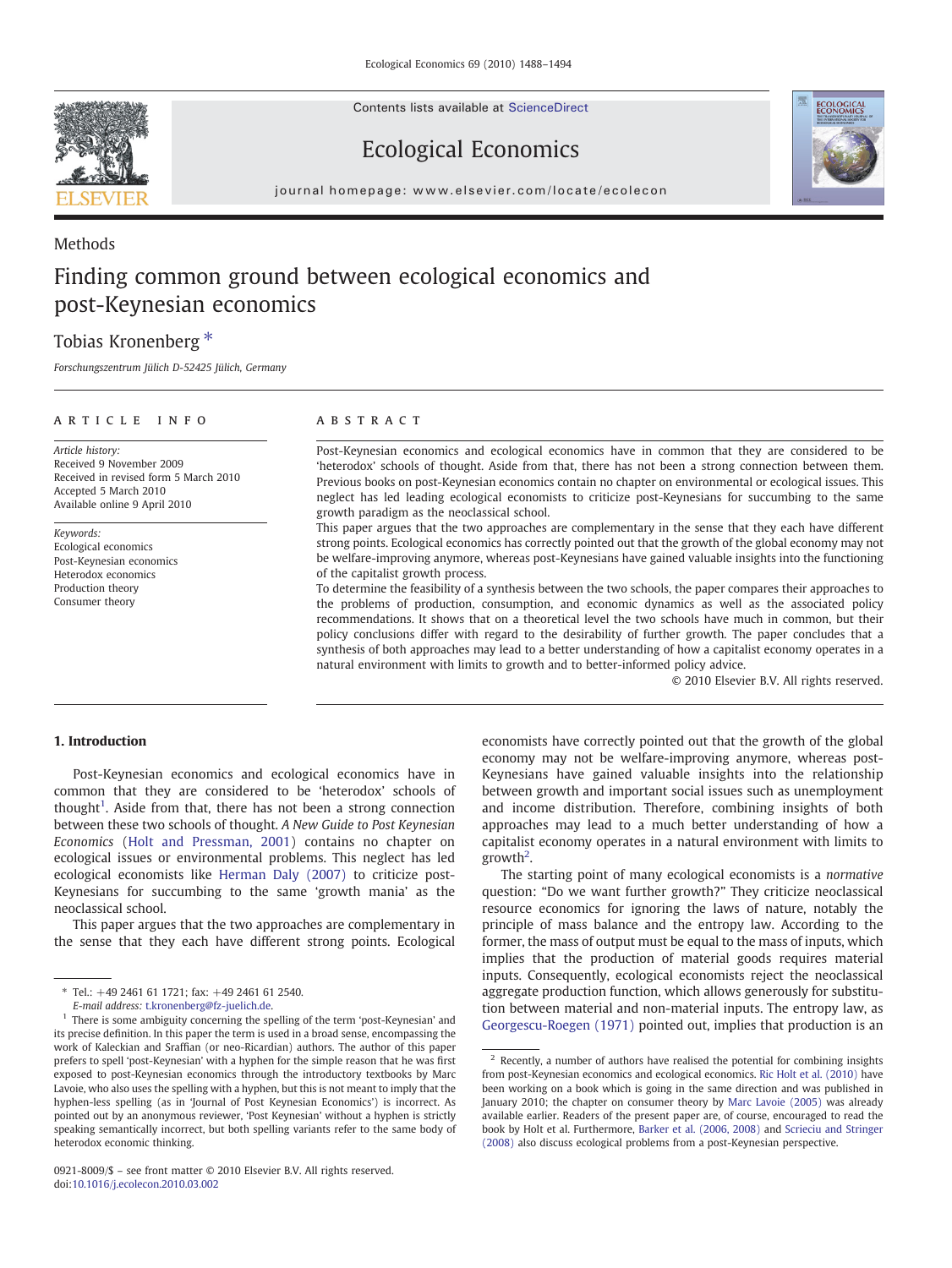irreversible process. This has led ecological economists to criticize the common neoclassical assumption of 'malleable capital' and recognise the importance of path dependence.

Post-Keynesian economists, by contrast, ask a positive question: "How does growth come about in a capitalist economy?" Therefore, they are not necessarily growth enthusiasts. They agree with ecological economists in much of their criticism against the neoclassical mainstream. Their theory of consumer behaviour, as [Lavoie \(2005\)](#page--1-0) shows, is in many ways similar. The same is true of their production theory [\(Christensen, 1989\)](#page--1-0): Having rejected the neoclassical aggregate capital stock in the Capital Controversy, post-Keynesians generally view production as a transformation of inputs into outputs that is mostly characterised by fixed technology coefficients unless a capacity constraint is reached. The importance of dynamic concepts such as path dependence and the irreversibility of decisions, which is emphasised by ecological economists, was also realised by [Joan](#page--1-0) [Robinson \(1980\)](#page--1-0) and other post-Keynesians.

The aim of this paper is to determine how the theoretical views of both schools can be reconciled and to show how this could contribute to providing actually relevant policy advice. To this end, the paper confronts the theoretical views held by post-Keynesian and ecological economists and the policy recommendations derived from those theories (Section 2), building on contributions of other authors who identified certain similarities in the fields of production theory [\(Christensen, 2005\)](#page--1-0), consumption theory [\(Lavoie, 2005](#page--1-0)), and dynamic theory [\(Holt, 2005](#page--1-0)). Finally, conclusions are drawn and future research avenues are suggested in [Section 3](#page--1-0).

### 2. Theoretical Foundations of Ecological Economics and Post-Keynesian Economics

### 2.1. Production Theory

Ecological economists emphasise that a theory of production has to be compatible with the laws of nature ([Daly, 2007](#page--1-0)). That recommendation may seem obvious and trivial, but it has in fact been ignored by many neoclassical economists who base their theory on aggregate production functions. In a highly entertaining special issue of Ecological Economics (the journal), [Herman Daly \(1997\)](#page--1-0) exchanges his views on this matter with [Robert M. Solow \(1997a\) and Joseph E.](#page--1-0) [Stiglitz \(1997\).](#page--1-0) He argues that the aggregate production function used by Solow and others 'calls for making a cake with only the cook and his kitchen. We do not need flour, eggs, sugar etc., nor electricity or natural gas, nor even firewood. If we want a bigger cake, the cook simply stirs faster in a bigger oven that somehow heats itself' [\(Daly,](#page--1-0) [1997,](#page--1-0) p. 261).

What Daly expresses so visibly in this metaphor is the fact that much of neoclassical economics is based on a very simple aggregate production function, where output is produced using only labour (the cook's stirring), capital (the oven), and no natural resources. Even if natural resources are included as a third production factor, he argues, the problem is simply swept under the rug, because it does not address his main criticism. The crucial mistake of neoclassical economists, in Daly's view, is that their production functions contradict the first law (conservation of energy) and the second law (the entropy law) of thermodynamics<sup>3</sup>.

Ecological economists see production as the transformation of inputs into outputs ([Cleveland and Ruth, 1997\)](#page--1-0). Neither energy nor matter is produced or created. The principle of mass balance implies that the production of material output requires material inputs, so the scope of output dematerialisation is limited. It also implies that the production of capital requires material inputs, since even intangible

knowledge and ideas have to be stored in brains, books, or some other material storage device. Ecological economists therefore argue that man-made capital cannot replace material because it consists of material<sup>4</sup>. As a result, they believe that the loss of natural capital cannot easily be compensated by the accumulation of man-made capital, as neoclassical economists would have it.

Although post-Keynesians have not yet (to this author's knowledge) dealt with the substitution of man-made capital for natural capital, they would probably be just as sceptical about it as Herman Daly, perhaps even more so. This is because post-Keynesians completely reject the notion of an aggregate capital stock. [Harcourt](#page--1-0) [\(1972\)](#page--1-0) describes how they developed this view during the famous Cambridge capital controversy. Their main argument was that a unit of capital, unlike a unit of labour, cannot be physically measured. Constructing an aggregate capital stock requires to somehow value the individual capital goods, and this valuation process requires knowledge of the rate of interest. Therefore, the capital–labour ratio, which neoclassical economists use as an indicator of the relative scarcity of labour and capital, cannot be used to explain the distribution of income between wage earners and profit receivers. Instead, post-Keynesians view the rate of interest (or the profit rate) as the outcome of complex social processes. If this is true, the concept of an aggregate capital stock makes no sense, and theories based on the aggregate production function are faulty.

The Cambridge capital controversy dealt a serious blow to the neoclassical production function. Both sides of the controversy finally agreed that aggregate production functions lack a solid theoretical foundation. Yet at the same time, empirical studies appeared to show that 'aggregate production functions apparently work nevertheless' [\(Fisher, 1971,](#page--1-0) p. 305). Some authors concluded that aggregate production functions could safely be used for empirical work despite their theoretical shakiness. The studies, however, were never aimed at validating the existence of aggregate production functions; they were aimed at estimating the value of certain parameters characterising their functions, such as the elasticity of output with respect to labour and capital. The regressions generally produced a high  $R^2$  statistic, which was interpreted as evidence that the aggregate production function 'explains' the observed data. This interpretation was soon shown to be faulty [\(Shaikh, 1974](#page--1-0)). The reason for the high  $R^2$  statistic is that the most commonly used production functions (the CES function and its special case, the Cobb–Douglas function), can be written as approximations to the accounting identity which follows from the definition of value added: Value added is equal to the sum of wages and profits [\(Felipe and McCombie, 2001](#page--1-0)). In this sense, the aggregate production function provides a close approximation to reality, but only because it approximates an accounting identity (which is by definition 'true' and therefore real) and not because it provides a useful model of the actual process of production. More importantly, the results of the estimations have been misinterpreted. Estimating a Cobb–Douglas production function does not produce estimates of output elasticities but of factor shares<sup>5</sup>. The implications of this misinterpretation cast serious doubt on growth accounting and other applied work based on aggregate production functions, as discussed by [Felipe and McCombie \(2001, 2005a,b, 2006\)](#page--1-0) in a string of papers. They also provide further support to the post-Keynesians' rejection of the aggregate production function.

Having rejected the aggregate capital stock, post-Keynesians argue that the purpose of capital goods such as machines and roads is not to

<sup>&</sup>lt;sup>3</sup> [Baumgärtner \(2004\)](#page--1-0) discusses this problem in a less emotional way than Daly, recasting it in a rigorous mathematical formulation familiar to neoclassical resource economists.

<sup>&</sup>lt;sup>4</sup> It should be noted that the opinions of ecological economists are not perfectly homogeneous. Some reject the substitutability between capital and materials more strongly than others.

<sup>5</sup> Therefore, 'testing' a Cobb–Douglas production function actually means testing whether factor shares are constant. If they happen to be roughly constant, the Cobb– Douglas function provides a 'good fit' to the data, and the regression generates a high  $R<sup>2</sup>$ . [Felipe and McCombie \(2006; footnote 15\)](#page--1-0) provide various explanations for the rough constancy of factor shares, for example mark-up pricing.